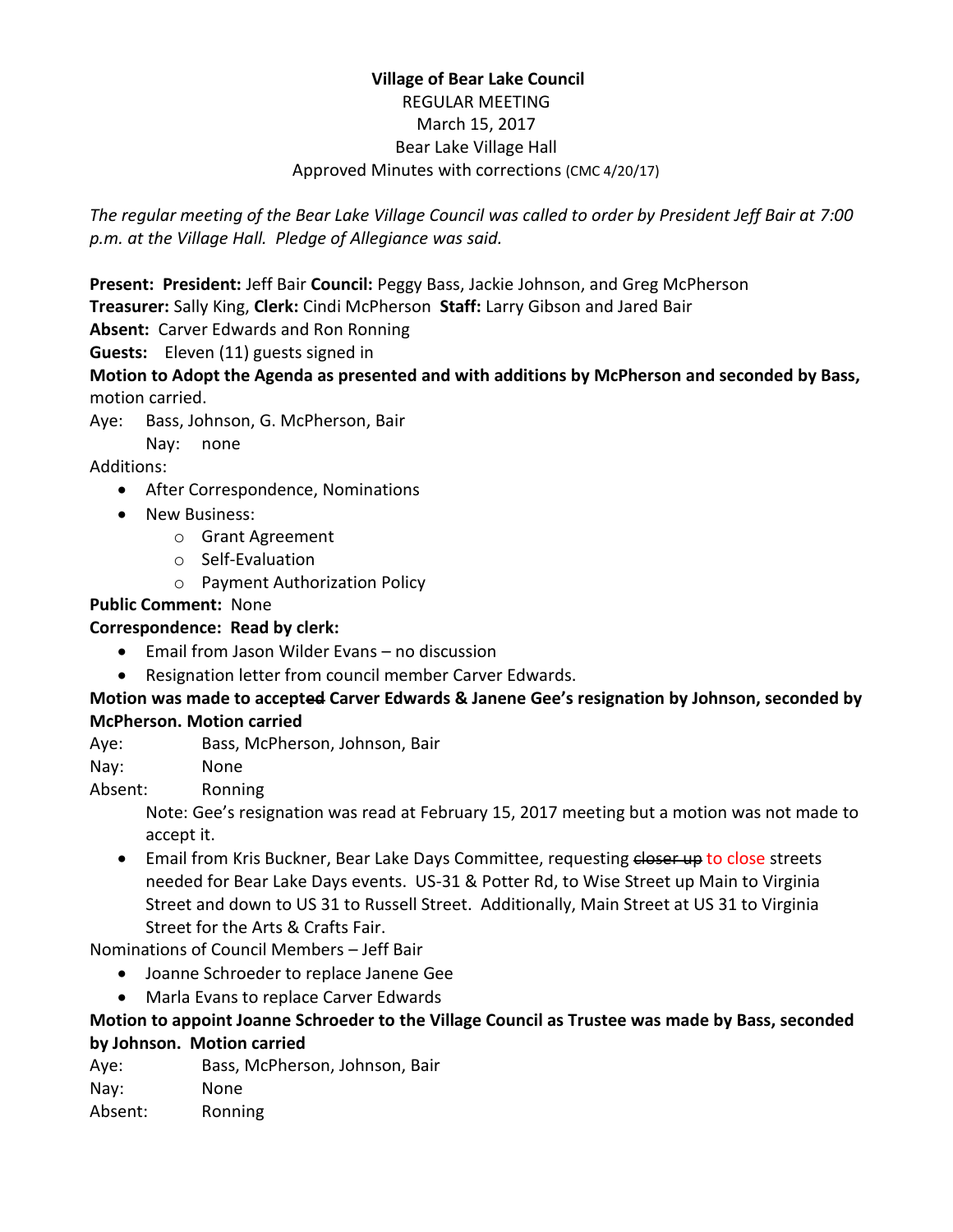Oath of Office was given to Joanne Schroeder by Clerk McPherson.

**Motion to appoint Marla Evans to the Village Council as Trustee was made by McPherson, seconded by Johnson. Motion carried**

Aye: Bass, McPherson, Johnson, Bair

Nay: None

Absent: Ronning

Oath of Office will be given to Evans at a later date.

## **REPORTS:**

**Approval of the following meeting minutes:** 

- **Motion to approve minutes from Special Meeting, 2017-2018 Proposed Budget, February 15, 2017 as written by Bass, seconded by McPherson. Motion carried.**
	- Aye: Bass, McPherson, Johnson, Bair
	- Nay: None

Absent: Ronning

 **Motion to approve minutes from February 15, 2017 Regular Meeting with addition by Bass, seconded by McPherson. Motion Carried.**

Aye: Bass, McPherson, Johnson, Bair

Nay: None

Absent: Ronning

- **Motion to approve minutes from February 22, 2017 Special Meeting, Budget Amendments to FY 2016-17 with correction by G. McPherson, seconded by Bass. Motion carried.** Aye: Bass, McPherson, Johnson, Bair
	- Nay: None

Absent: Ronning

 **Motion to approve minutes from March 1, 2017 Special Meeting, Approval of Grant Applications by Bass, seconded by Johnson. Motion carried.**

Aye: Bass, McPherson, Johnson, Bair

Nay: None

Absent: Ronning

 **Motion to approve minutes from March 7, 2017 Joint Meeting including Village of Bear Lake, Pleasanton and Bear Lake Townships with Bear Lake Improvement by G. McPherson, seconded by Bair. Motion carried.**

Aye: McPherson, Bair Nay: None Absent: Ronning

NOTE: Greg McPherson & Jeff Bair were they only council members present at this meeting.

 **Motion to approve minutes from March 13, 2017 Joint Public Meeting of the Village of Bear Lake & Bear Lake Township, Natural Resources Trust Fund Application for Proposed Kayak/Canoe Launch and Fishing Pier site, by G. McPherson, seconded by Bass. Motion carried.**

Aye: Bass, McPherson, Johnson, Bair Nay: None

Absent: Ronning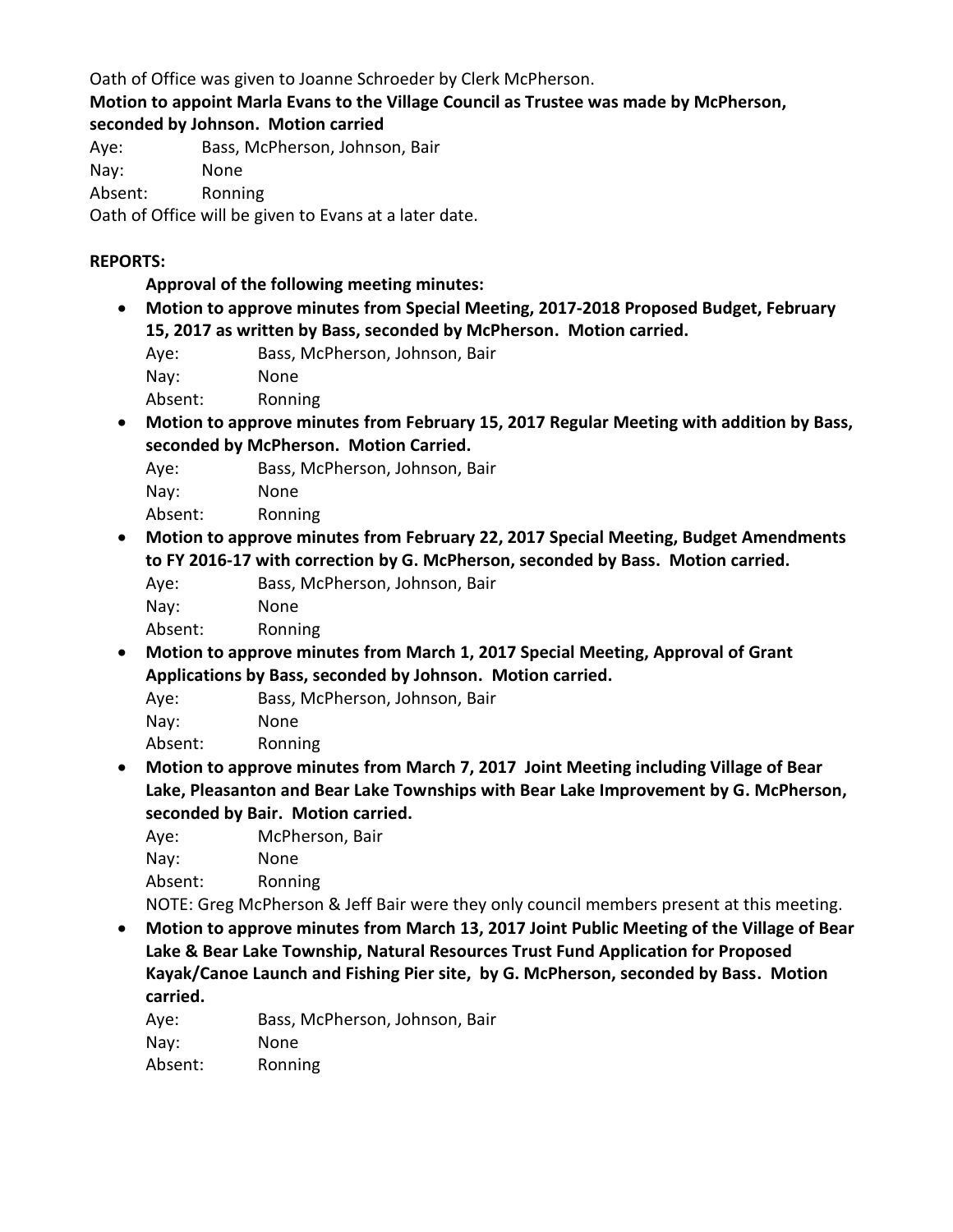- **Maintenance Report:** Read by Jared Bair**.** Report on file with March 2017 minutes
- **Treasurer's Report:** read by King. Report on file in the 2017 Minutes binder.

| Equipment Fund checking/savings total | 3,275.47    |
|---------------------------------------|-------------|
| <b>Honor Bank CD</b>                  | 26,004.30   |
| Minor Street checking/savings total   | 15,972.01   |
| Major Street checking/savings total   | 29,790.93   |
| Park checking/savings total           | 25,562.34   |
| Park CD#2                             | 32,918.90   |
| Water checking only                   | 16,632.92** |
| Money Market Account                  | 10,051.70   |
| General checking/savings total        | 61,930.26   |

\*\* Bond payment was deducted from checking 3.3.17 \$10,000 + \$830 interest

Treasurer's Authorized Disbursements March 1-14, 2017 on file in March file.

**Motion to accept Treasurer's Report with corrections by McPherson seconded by Johnson, motion carried.**

Aye: Bass, Johnson, McPherson, Bair Nay: none Absent: Ronning

 **Motion to accept amendments to 2017-2018 Approved Budget by G. McPherson, seconded by Bass. Motion carried.**

| Aye:    | Bass, McPherson, Johnson, Bair |
|---------|--------------------------------|
| Nay:    | None.                          |
| Absent: | Ronning                        |
|         |                                |

 **Bills to be paid** were read by Clerk. **Motion to pay the bills with exceptions and addition by Bass, seconded by McPherson. Motion carried.** Exceptions: Northern Fire Safety \$227.50, Young, Graham & Wendling pay only \$200, Gibson will check on \$108.50. Addition: Sally King reimbursement check \$58.92

Aye: Bass, Johnson, McPherson, Bair Nay: none Absent: Ronning

- **Reimbursements to the General Fund** were read by President Bair. Total to General Fund: \$1,655.50
- **Committee Chair Reports:**

**Park:** President Bair reported \$26K in campsite rentals. Discussion on adding an additional daily fee for Park Improvement for summer 2017. Discussion was tabled

**Trees:** No report

**Streets:** No report

**Water:** Ken Mlcek from Fleis & Vanderbrink – Design on Contract 1 & 2, get approved internally & then to USDA. USDA will submit to their main office. Bids will start soon. **Equipment:** G. McPherson reported grants for plow truck were submitted on time. **Sidewalk:** No report

**Blight/CABA:** Gibson gave a verbal report on Lynn Street residential house, Owner said daughter will be moving in in June. Gibson talked with him on moving older trucks from property.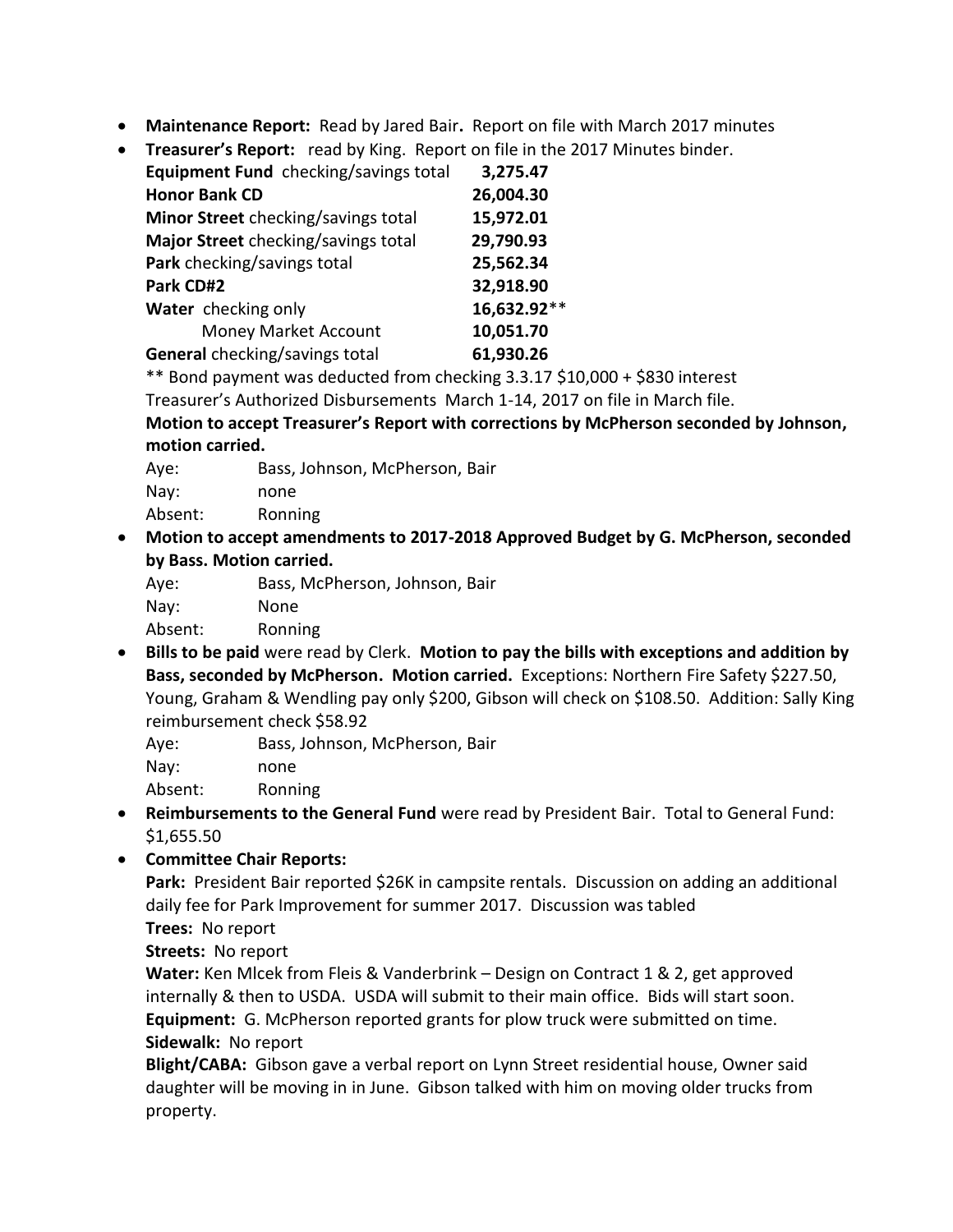#### **Planning Commission:** No report

**Manistee County Trail Committee Report:** Clerk McPherson reported there was no report from village rep Dendra Best by 3pm today. Julie Griffis, rep from Bear Lake Township gave a quick overview.

**Ad Hoc – Policy, Resolution & Ordinance Committee** – No report

#### **OLD BUSINESS**

None

**NEW BUSINESS**

- **Motion to adopt the Articles of Incorporation, Three Lake Collaborative Authority by G. McPherson, seconded by Schroeder. Motion carried.**
	- Aye: Bass, McPherson, Johnson, Schroeder, Bair

Nay: None

Absent: Ronning

- **Motion to adopt Resolution 2017-3, Support of The Village of Bear Lake submission of application to the Michigan Natural Resource Trust Fund for Development of a universally accessible canoe/kayak floating dock, and fishing pier & other amenities at Hopkins Park by Bass, seconded by McPherson. Motion carried.**
	- Aye: Bass, McPherson, Johnson, Schroeder, Bair
	- Nay: None

Absent: Ronning

- **Motion to accept Payment Authorization Policy with addition by Bass, seconded by McPherson. Motion carried.** Addition: Charter Spectrum - Park
	- Aye: Bass, McPherson, Johnson, Schroeder, Bair

Nay: None

Absent: Ronning

 **Motion to accept Grant Agreement concerning the Michigan Natural Resource Trust Fund entitled "Hopkins Park Development" by Johnson, seconded by McPherson. Motion carried.** Aye: Bass, McPherson, Johnson, Schroeder, Bair

Nay: None

Absent: Ronning

 President Bair reviewed the Non-Architectural "Self Evaluation Guide" required by USDA. Note: This checklist is not represented to be comprehensive, but maybe used as a guide in conducting a Section 504 Self Evaluation for Accessibility. Issues have been addressed and will be worked on as time & budget allows. No time limited required.

#### **COUNCIL COMMENT:**

• None

# **PUBLIC COMMENT:**

 David Reed, wanted to know where the village is on signage for Village Hall. President Bair reported, he had a conversation with Lisa Kennedy re: having a high school student work on signs for the hall.

#### **COMING EVENTS:**

• No Community Dinner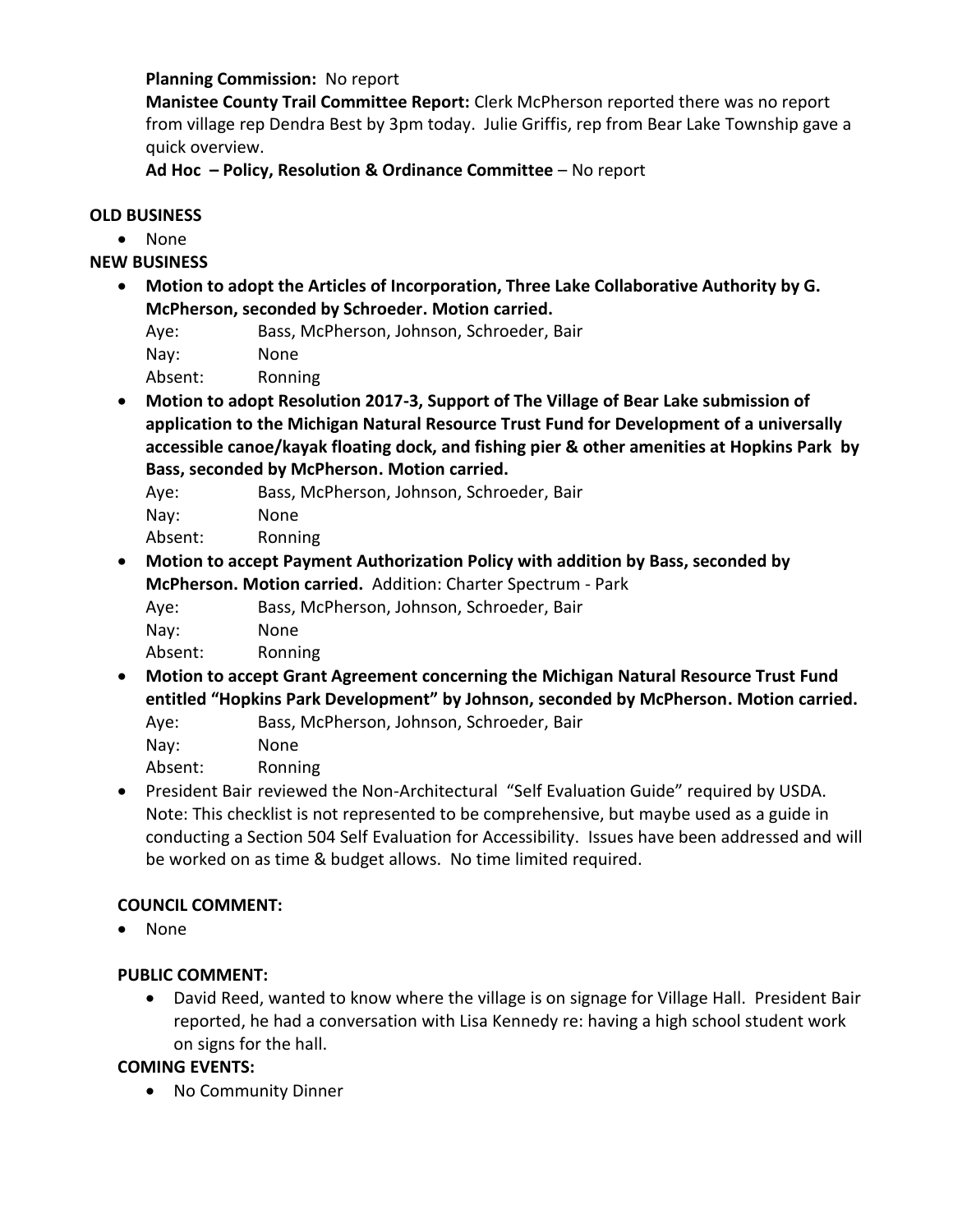- Downtown banner information sheets are in the mail! We are hoping for a great response on them, C. McPherson reported.
- Bear Lake Promoters After Hour Event will take place on May 18, 2017 at 5-7pm at Bear Lake Hardware Design Center. Speakers will be landscape architects from Beckett & Raeder discussing the US 31 Corridor Plan.

#### **Meeting adjourned at 8:28p.m.**

Respectfully Submitted, Cindi McPherson, Clerk

#### a. REIMBURSEMENTS to the GENERAL FUND:

| <b>FUND NAME</b>                                | <b>DATES</b>                   | AMOUNT |  |  |
|-------------------------------------------------|--------------------------------|--------|--|--|
| <b>Major Street</b>                             | 1/01/2017-1/31/2017 \$654.50   |        |  |  |
| <b>Minor Street</b>                             | 1/01/2017-1/31/2017 \$00.00    |        |  |  |
| Park Fund                                       | 1/01/2017-1/31/2017 \$00.00    |        |  |  |
| Water Fund                                      | 1/01/2017-1/31/2017 \$1,001.00 |        |  |  |
| <b>Equipment Rental</b>                         |                                | \$     |  |  |
| Total to transfer to General Fund = $$1,655.50$ |                                |        |  |  |

# **Bills To Be Paid**

# **Date: March 15, 2017**

| Name                                                 |           | Amount                            | Fund            | Account                            | <b>Notes</b>                                                                       |
|------------------------------------------------------|-----------|-----------------------------------|-----------------|------------------------------------|------------------------------------------------------------------------------------|
| West Coast Farm Services (\$443.35)                  |           | \$221.67                          | Major           | 202-265-775                        | Service call on tractor                                                            |
|                                                      |           | \$221.67                          | Minor           | 203-265-775                        | Service call on tractor                                                            |
| Mead & Hunt<br>Sally King, Reimbursement             | (5197.14) | \$1,375.25<br>\$115.01<br>\$82.13 | Water<br>Major  | General 101-215-727<br>202-482-727 | Water testing/sampling<br>Checks ordered<br>Checks ordered                         |
| Auto Wares/Auto Value                                |           | \$137.37                          |                 |                                    |                                                                                    |
| Jus-Green<br>Bear Lake Ace Hardware                  |           | \$350.00<br>\$19.96               | General         |                                    | Insect control village office<br>bucket, brush, roller                             |
| Northern Fire Safety<br>The Pioneer Group (\$100.38) |           | \$227.50<br>\$56.25<br>\$44.13    | General<br>Park | 531-000-900                        | Inspect of fire extinguish<br><b>Budget Hearing</b><br>Bill split with BL Township |
| Manistee County Road Comm. (\$266.07)                |           | \$133.03<br>\$133.04              | Major<br>Minor  |                                    | Sand & salt<br>Sand & salt                                                         |